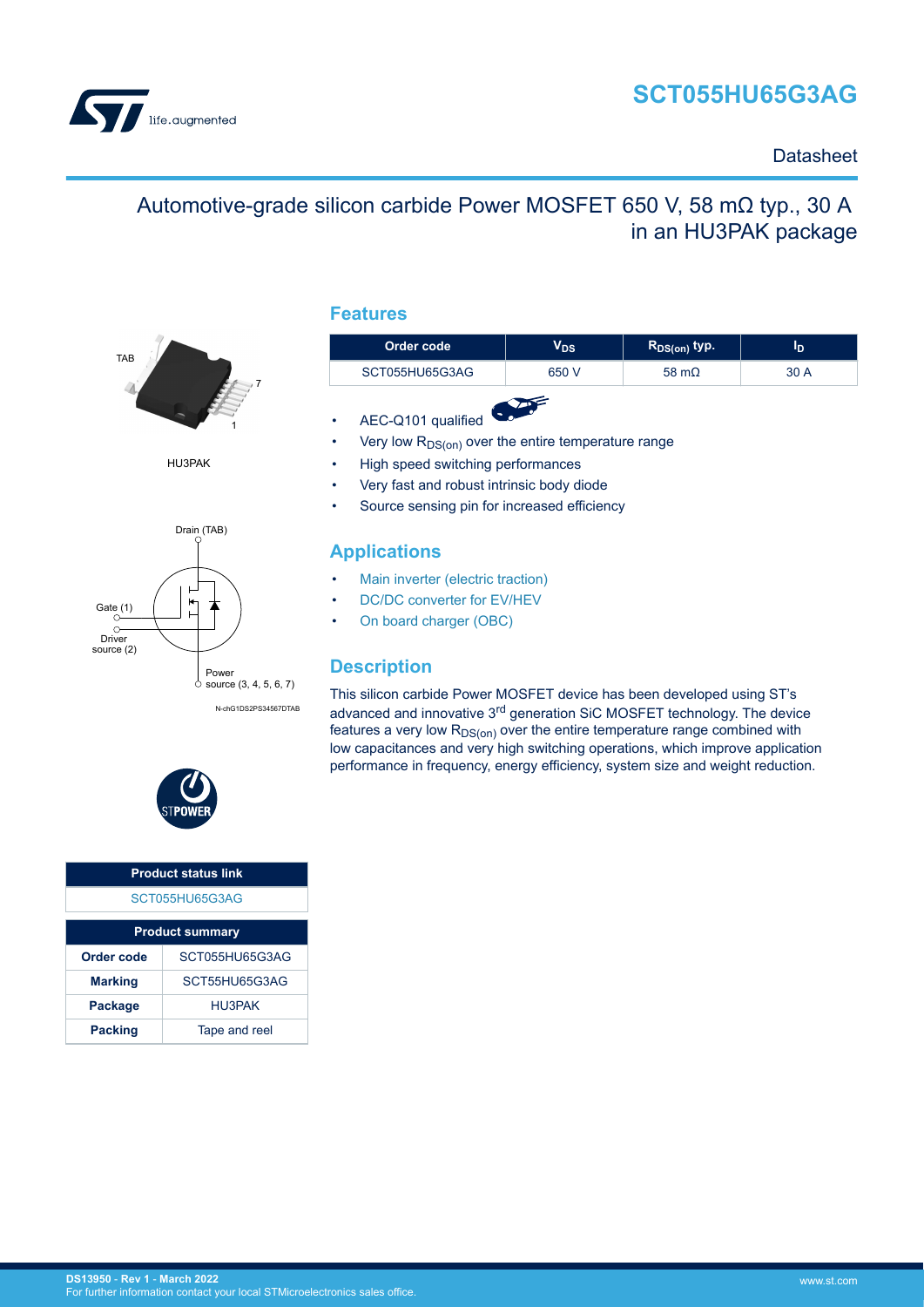# <span id="page-1-0"></span>**1 Electrical ratings**

| <b>Symbol</b>                  | <b>Parameter</b>                                                        | <b>Value</b> | <b>Unit</b>    |
|--------------------------------|-------------------------------------------------------------------------|--------------|----------------|
| $V_{DS}$                       | Drain-source voltage                                                    | 650          | $\vee$         |
|                                | Gate-source voltage                                                     | $-10$ to 22  |                |
| $V_{GS}$                       | Gate-source voltage (recommended operating values)                      | $-5$ to 18   | $\vee$         |
|                                | Gate-source transient voltage, $t_p$ < 1 µs, t ≤ 10 hours over lifetime | $-11$ to 25  |                |
| $I_D(1)$                       | Drain current (continuous) at $T_c = 25 °C$                             | 30           | $\overline{A}$ |
|                                | Drain current (continuous) at $T_C = 100 °C$                            | 30           |                |
| I <sub>DM</sub> <sup>(2)</sup> | Drain current (pulsed)                                                  | 132          | $\overline{A}$ |
| $P_{TOT}$                      | Total power dissipation at $T_C = 25$ °C                                | 185          | W              |
| $T_{\text{stg}}$               | Storage temperature range                                               |              | $^{\circ}C$    |
| $T_{\text{J}}$                 | Operating junction temperature range                                    | $-55$ to 175 | $^{\circ}C$    |

### **Table 1. Absolute maximum ratings**

*1. ID is limited by package.*

*2. Pulse width is limited by safe operating area.*

### **Table 2. Thermal data**

| <b>Symbol</b>                | <b>Parameter</b>                        | Value | Unit          |
|------------------------------|-----------------------------------------|-------|---------------|
| $\mathsf{R}_{\mathsf{thJC}}$ | Thermal resistance, junction-to-case    | 0.81  | °C/W          |
| $\mathsf{R}_{\mathsf{thJA}}$ | Thermal resistance, junction-to-ambient | 50    | $\degree$ C/W |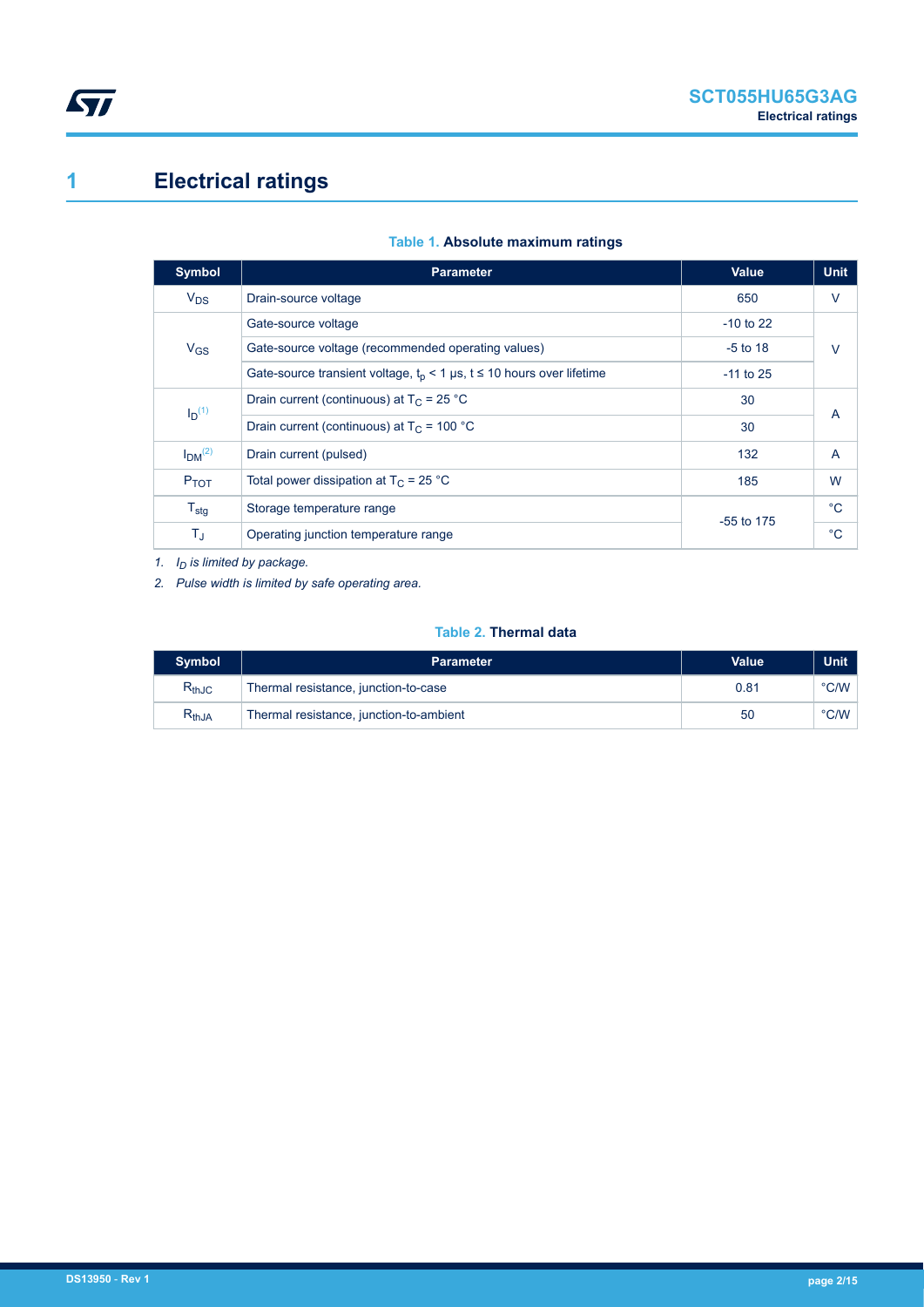## <span id="page-2-0"></span>**2 Electrical characteristics**

 $T_C$  = 25 °C unless otherwise specified.

| Symbol                  | <b>Parameter</b>                  | <b>Test conditions</b>                                 | Min. | Typ. | Max. | <b>Unit</b> |
|-------------------------|-----------------------------------|--------------------------------------------------------|------|------|------|-------------|
| $V_{(BR)DSS}$           | Drain-source breakdown voltage    | $V_{GS} = 0$ V, $I_D = 1$ mA                           | 650  |      |      | V           |
| <b>I</b> <sub>DSS</sub> | Zero gate voltage drain current   | $V_{GS} = 0$ V, $V_{DS} = 650$ V                       |      |      | 10   | μA          |
| <b>IGSS</b>             | Gate-body leakage current         | $V_{DS} = 0$ V, $V_{GS} = -10$ to 22 V                 |      |      | ±100 | nA          |
| $V_{GS(th)}$            | Gate threshold voltage            | $V_{DS} = V_{GS}$ , $I_D = 1$ mA                       | 1.8  | 3.0  | 4.2  | $\vee$      |
|                         |                                   | $V_{GS}$ = 15 V, $I_D$ = 15 A                          |      | 76   |      |             |
| $R_{DS(on)}$            | Static drain-source on-resistance | $V_{GS}$ = 18 V, $I_D$ = 15 A                          |      | 58   | 72   | $m\Omega$   |
|                         |                                   | $V_{GS}$ = 18 V, $I_D$ = 15 A, T <sub>J</sub> = 175 °C |      | 69   |      |             |

### **Table 3. On/off states**

### **Table 4. Dynamic**

| Symbol           | <b>Parameter</b>             | <b>Test conditions</b>                                                | Min.                     | Typ. | Max.                     | <b>Unit</b> |
|------------------|------------------------------|-----------------------------------------------------------------------|--------------------------|------|--------------------------|-------------|
| $C_{\text{iss}}$ | Input capacitance            |                                                                       | $\overline{\phantom{a}}$ | 721  | $\overline{\phantom{a}}$ | pF          |
| C <sub>oss</sub> | Output capacitance           | $V_{DS}$ = 400 V, f = 1 MHz, $V_{GS}$ = 0 V                           | $\overline{\phantom{0}}$ | 73   | $\overline{\phantom{a}}$ | pF          |
| C <sub>rss</sub> | Reverse transfer capacitance |                                                                       | $\overline{\phantom{a}}$ | 11   | $\overline{\phantom{a}}$ | pF          |
| $Q_g$            | Total gate charge            |                                                                       | $\overline{\phantom{a}}$ | 29   | $\overline{\phantom{a}}$ | nC          |
| $Q_{gs}$         | Gate-source charge           | $V_{DD}$ = 400 V, V <sub>GS</sub> = -5 to 18 V, I <sub>D</sub> = 15 A | $\overline{\phantom{a}}$ | 9    | $\overline{\phantom{0}}$ | nC          |
| $Q_{gd}$         | Gate-drain charge            |                                                                       |                          | 10.7 | $\overline{\phantom{a}}$ | nC          |
| R <sub>g</sub>   | Gate input resistance        | f = 1 MHz, $I_D$ = 0 A                                                | $\overline{\phantom{a}}$ | 1.4  | $\overline{\phantom{a}}$ | Ω           |

### **Table 5. Switching energy (inductive load)**

| <b>Symbol</b>    | <b>Parameter</b>          | <b>Test conditions</b>                        | Min.                     | Typ. | $\vert$ Max. $\vert$ Unit |    |
|------------------|---------------------------|-----------------------------------------------|--------------------------|------|---------------------------|----|
| $E_{on}$         | Turn-on switching energy  | $V_{DD}$ = 400 V, $I_D$ = 15 A,               | $\overline{\phantom{0}}$ | 27.5 |                           | μJ |
| $E_{\text{off}}$ | Turn-off switching energy | $R_G$ = 5.6 Ω, V <sub>GS</sub> = -5 V to 18 V | $\overline{\phantom{0}}$ | 19.3 | $\overline{\phantom{0}}$  | uJ |

### **Table 6. Switching times**

| <b>Symbol</b> | <b>Parameter</b>    | <b>Test conditions</b>                              | Min.                     | Typ. | Max.                     | <b>Unit</b> |
|---------------|---------------------|-----------------------------------------------------|--------------------------|------|--------------------------|-------------|
| $t_{d(on)}$   | Turn-on delay time  |                                                     | $\overline{\phantom{0}}$ | 9.2  | ۰                        | ns          |
| t۴            | Rise time           | $V_{DD}$ = 400 V, $I_D$ = 15 A,                     | ۰                        | 7.9  | ۰                        | ns          |
| $t_{d(Off)}$  | Turn-off delay time | $R_G$ = 5.6 $\Omega$ , V <sub>GS</sub> = -5 to 18 V | $\overline{\phantom{0}}$ | 14.2 | $\overline{\phantom{0}}$ | ns          |
| ιr            | Fall time           |                                                     | $\,$                     | 12.1 | ۰                        | ns          |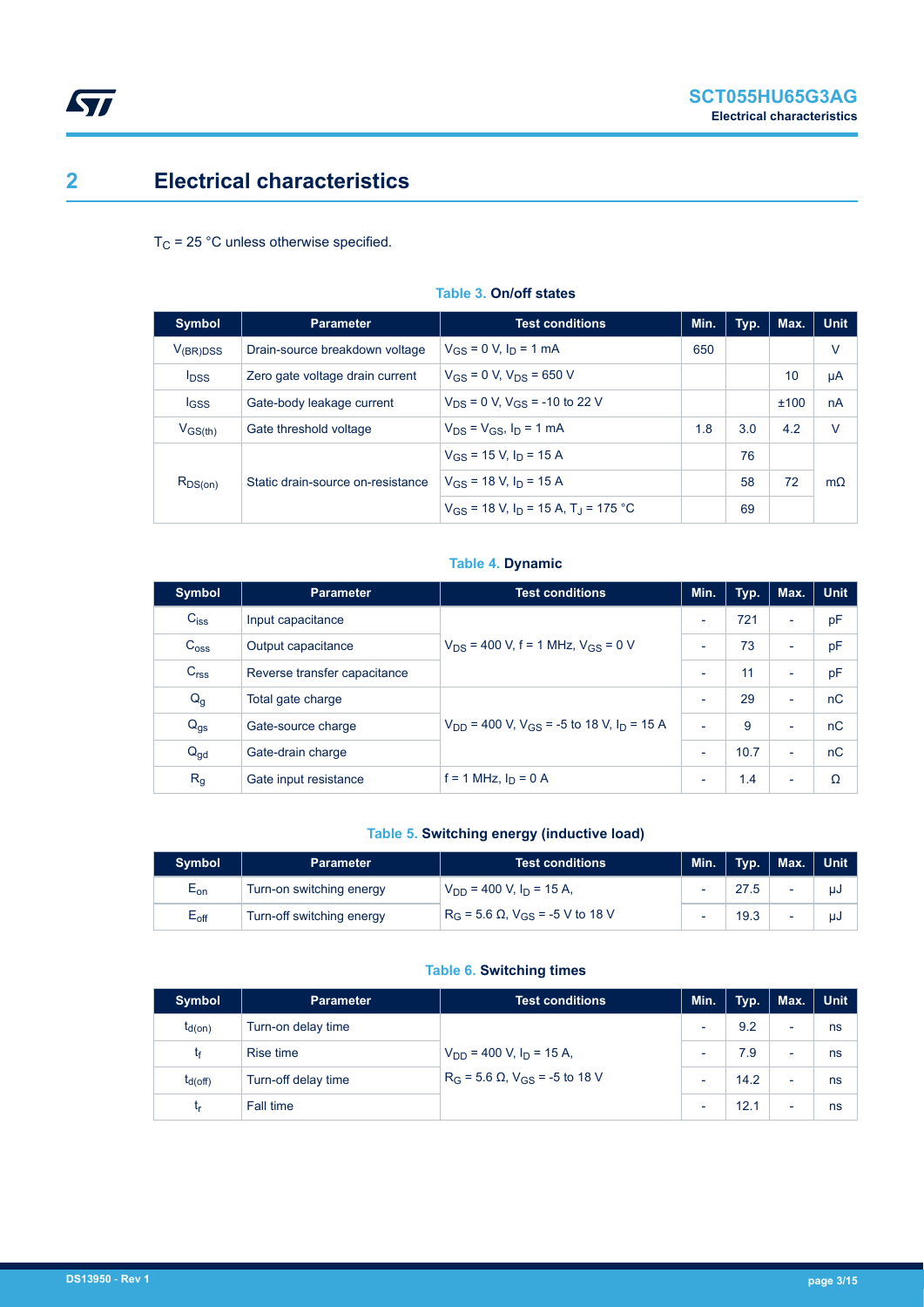| <b>Symbol</b>                                            | <b>Parameter</b>         | <b>Test conditions</b>              | Min.                     | Typ. | Max. | <b>Unit</b> |
|----------------------------------------------------------|--------------------------|-------------------------------------|--------------------------|------|------|-------------|
| $\mathsf{ISD}^{(1)}$<br>Continuous diode forward current |                          | $T_C = 25 °C$                       | $\overline{\phantom{0}}$ |      | 30   |             |
|                                                          | $T_C = 100 °C$           | $\overline{\phantom{0}}$            |                          | 30   | Α    |             |
| $V_{SD}$                                                 | Diode forward voltage    | $I_{SD}$ = 15 A, $V_{GS}$ = 0 V     | $\overline{\phantom{0}}$ | 3    |      | V           |
| $I_{rr}$                                                 | Reverse recovery time    | $I_{SD}$ = 15 A, di/dt = 3000 A/µs, | $\overline{\phantom{0}}$ | 12   |      | ns          |
| $Q_{rr}$                                                 | Reverse recovery charge  | $V_{DD} = 400 V$                    | $\overline{\phantom{0}}$ | 132  |      | nC          |
| <b>IRRM</b>                                              | Reverse recovery current |                                     | $\overline{\phantom{0}}$ | 18   |      | Α           |

### **Table 7. Reverse SiC diode characteristics**

*1. ISD is limited by package.*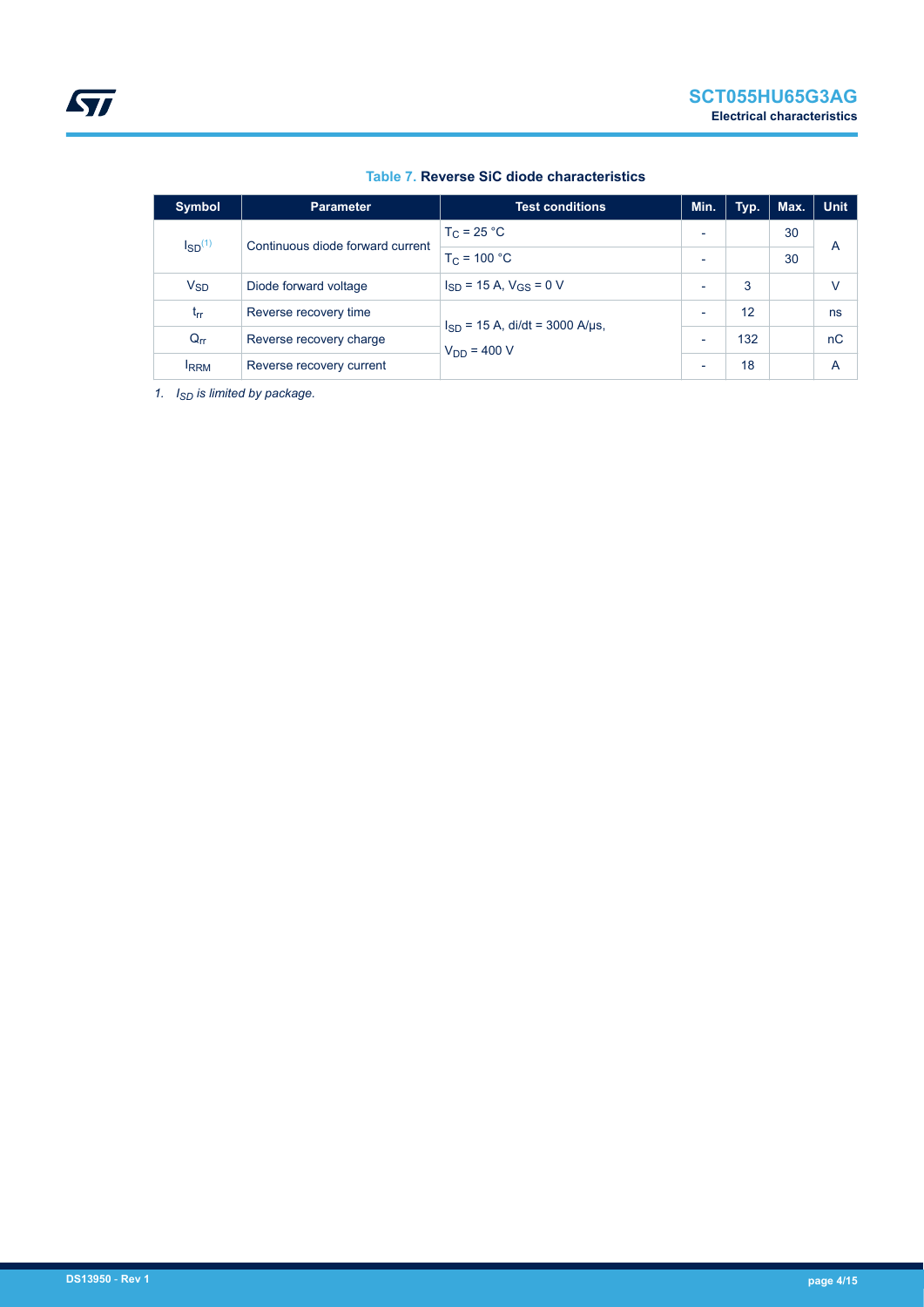## **2.1 Electrical characteristics (curves)**

<span id="page-4-0"></span>*kyl* 









**Figure 6. Total power dissipation** GADG140320221337PDT 160 120 80 40  $0<sub>L</sub>$ 0 50 100 150 P<sub>TOT</sub> (W)  $\vec{\mathsf{T}}_{\mathrm{C}}$  (°C)  $T_J$ = 175 °C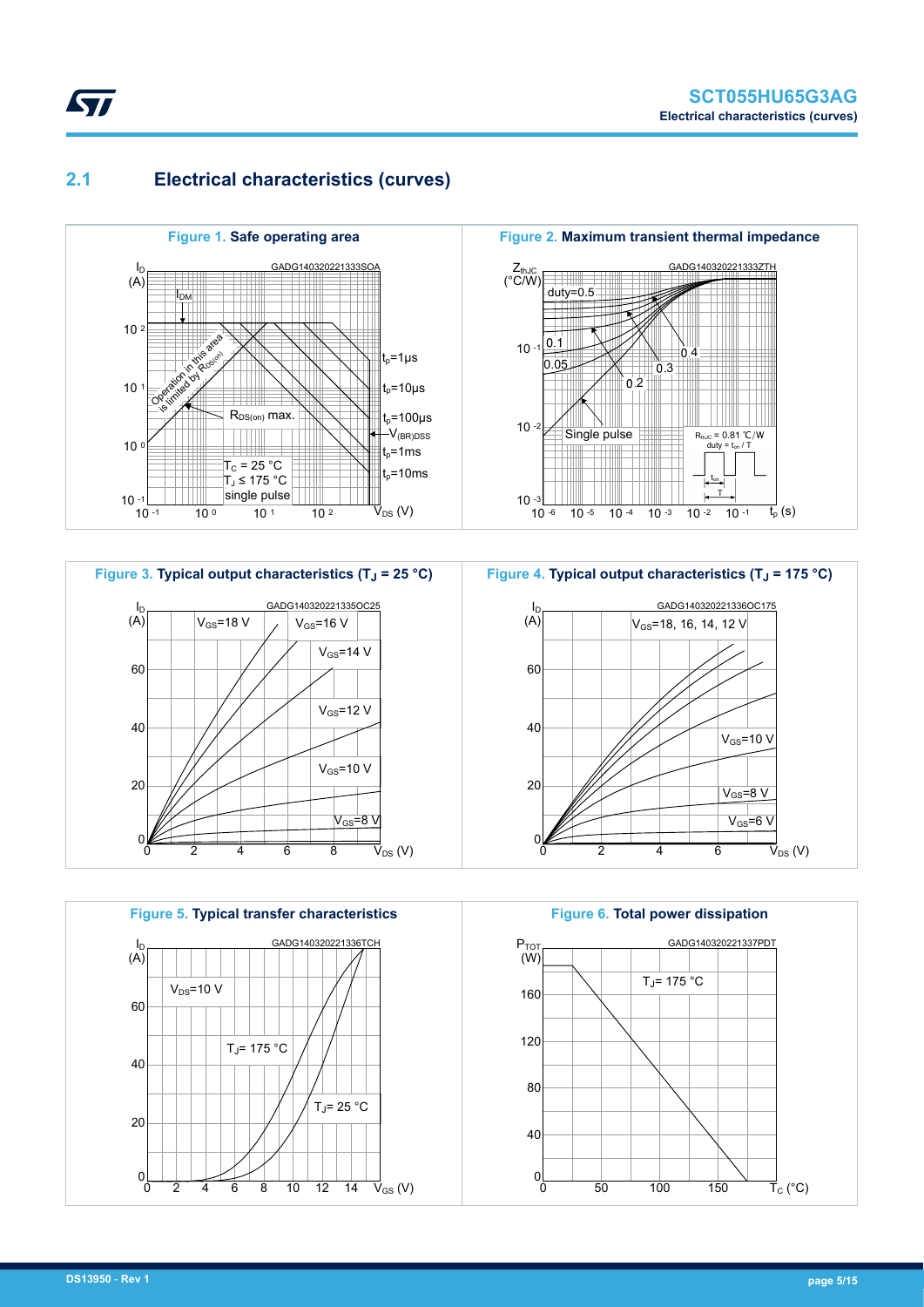



**Figure 10. Typical switching energy vs gate resistance**





**STI**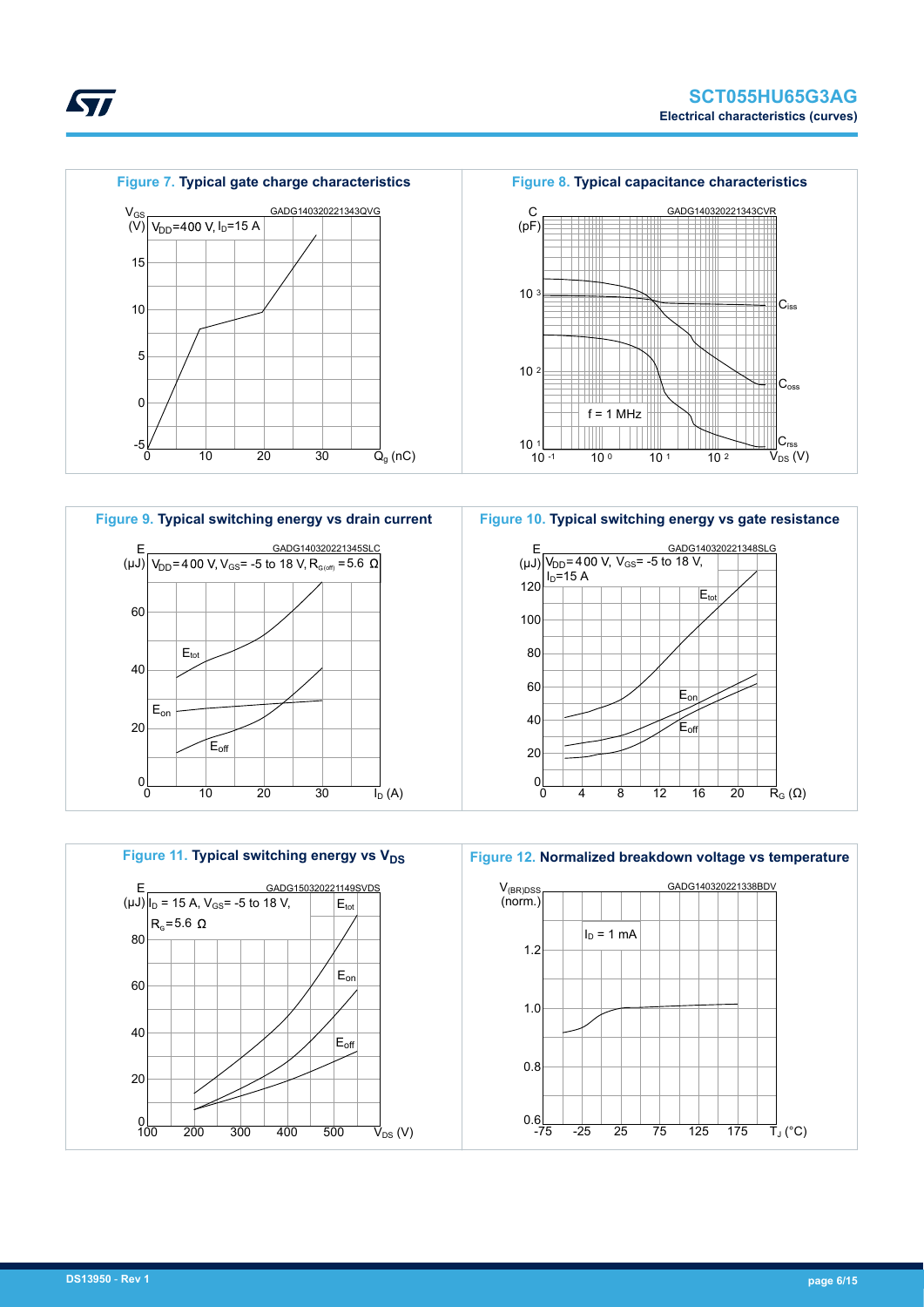





ST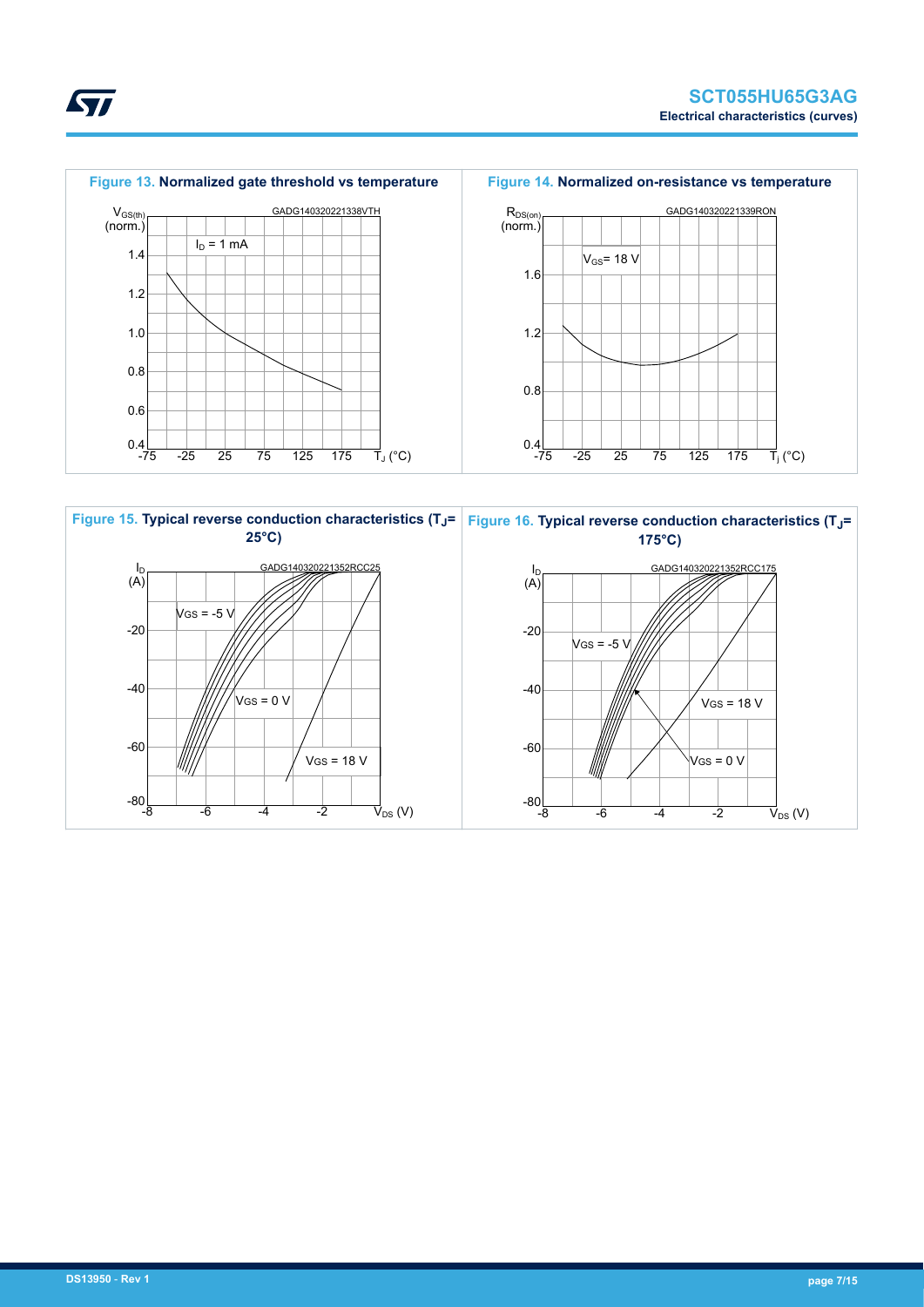<span id="page-7-0"></span>ST

## **3 Package information**

In order to meet environmental requirements, ST offers these devices in different grades of [ECOPACK](https://www.st.com/ecopack) packages, depending on their level of environmental compliance. ECOPACK specifications, grade definitions and product status are available at: [www.st.com.](http://www.st.com) ECOPACK is an ST trademark.

## **3.1 HU3PAK package information**



**Figure 17. HU3PAK package outline**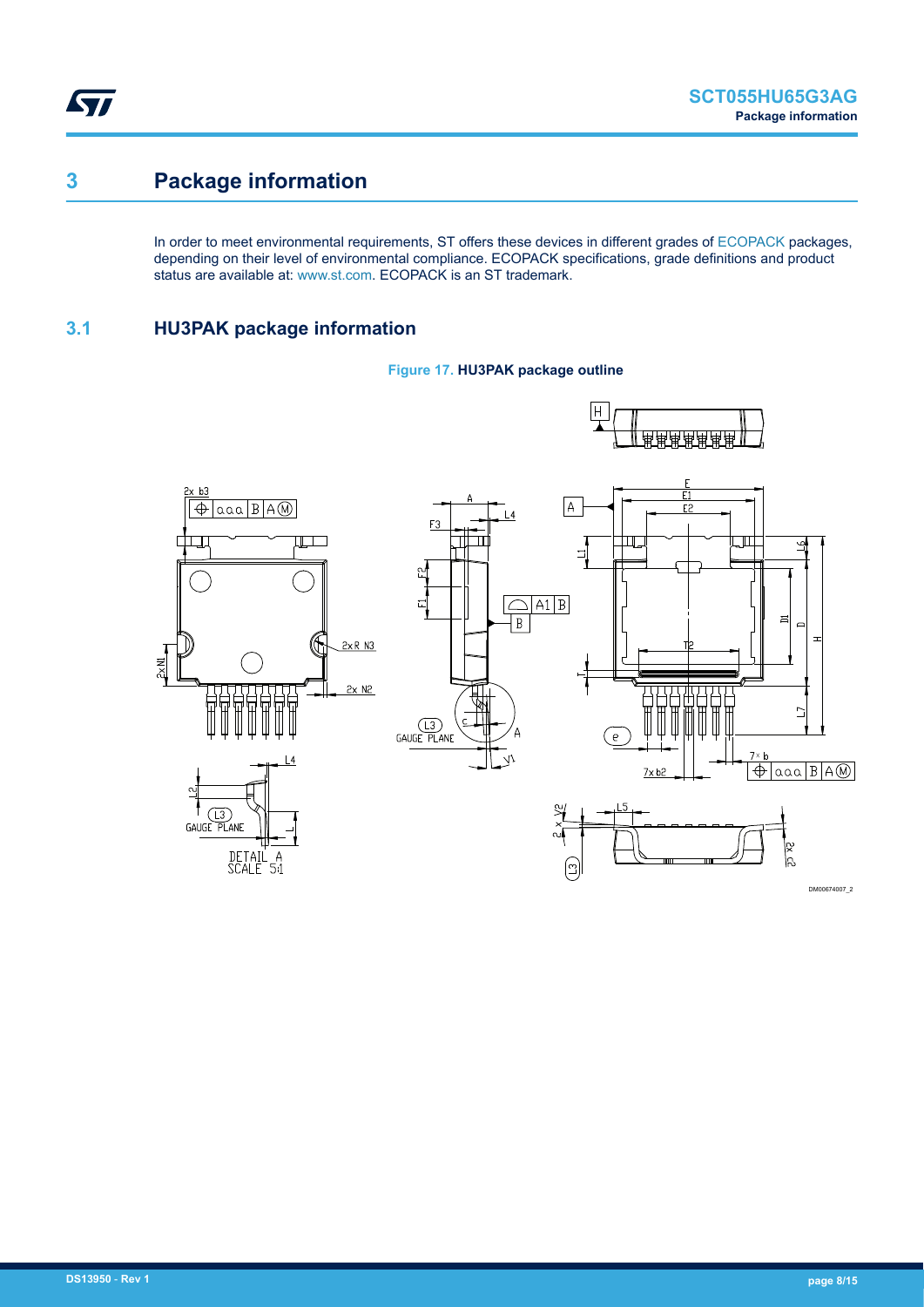| Table 8. HU3PAK package mechanical data |  |
|-----------------------------------------|--|
|-----------------------------------------|--|

|                                   | <b>Dimensions</b> |                |                  |  |  |
|-----------------------------------|-------------------|----------------|------------------|--|--|
| Ref.                              |                   | $\mathbf{mm}$  |                  |  |  |
|                                   | Min.              | Typ.           | Max.             |  |  |
| $\mathsf A$                       | 3.40              | 3.50           | 3.60             |  |  |
| A1                                |                   | 0.05           |                  |  |  |
| $\mathsf b$                       | 0.50              | 0.60           | 0.70             |  |  |
| b2                                | 0.50              | 0.70           | 1.00             |  |  |
| b3                                | 0.80              | 0.90           | 1.00             |  |  |
| $\mathbf{C}$                      | 0.40              | 0.50           | 0.60             |  |  |
| c2                                | 0.40              | 0.50           | 0.60             |  |  |
| $\mathsf D$                       | 11.70             | 11.80          | 11.90            |  |  |
| D <sub>1</sub>                    | 8.80              | 8.955          | 9.10             |  |  |
| E                                 | 13.90             | 14.00          | 14.10            |  |  |
| E <sub>1</sub>                    | 12.30             | 12.40          | 12.50            |  |  |
| E <sub>2</sub>                    | $7.75$            | 7.80           | 7.85             |  |  |
| $\mathsf{e}% _{t}\left( t\right)$ |                   | 1.27           |                  |  |  |
| H                                 | 18.00             | 18.58          | 19.00            |  |  |
| aaa                               |                   | 0.10           |                  |  |  |
| L                                 | 2.40              | 2.52           | 2.60             |  |  |
| L1                                |                   | 3.05           |                  |  |  |
| L2                                | 0.90              | 1.00           | 1.10             |  |  |
| L <sub>3</sub>                    |                   | 0.26           |                  |  |  |
| L4                                | 0.075             | 0.125          | 0.175            |  |  |
| L <sub>5</sub>                    | 1.83              | 1.93           | 2.03             |  |  |
| L <sub>6</sub>                    | 2.14              | 2.24           | 2.34             |  |  |
| L7                                | 4.44              | 4.54           | 4.64             |  |  |
| F <sub>1</sub>                    | 2.90              | 3.00           | 3.10             |  |  |
| F <sub>2</sub>                    | 2.40              | 2.50           | 2.60             |  |  |
| F <sub>3</sub>                    | 0.25              | 0.35           | 0.45             |  |  |
| N1                                | 3.80              | 3.90           | 4.00             |  |  |
| N2                                | 0.25              | 0.30           | 0.45             |  |  |
| N3                                | 0.80              | 0.90           | $1.00$           |  |  |
| $\top$                            | 0.50              | 0.67           | 0.70             |  |  |
| T2                                | 9.18              | 9.38           | 9.43             |  |  |
| V1                                |                   | 0 <sup>°</sup> | $8\,^{\circ}$    |  |  |
| V <sub>2</sub>                    |                   | $0^{\circ}$    | $8\,$ $^{\circ}$ |  |  |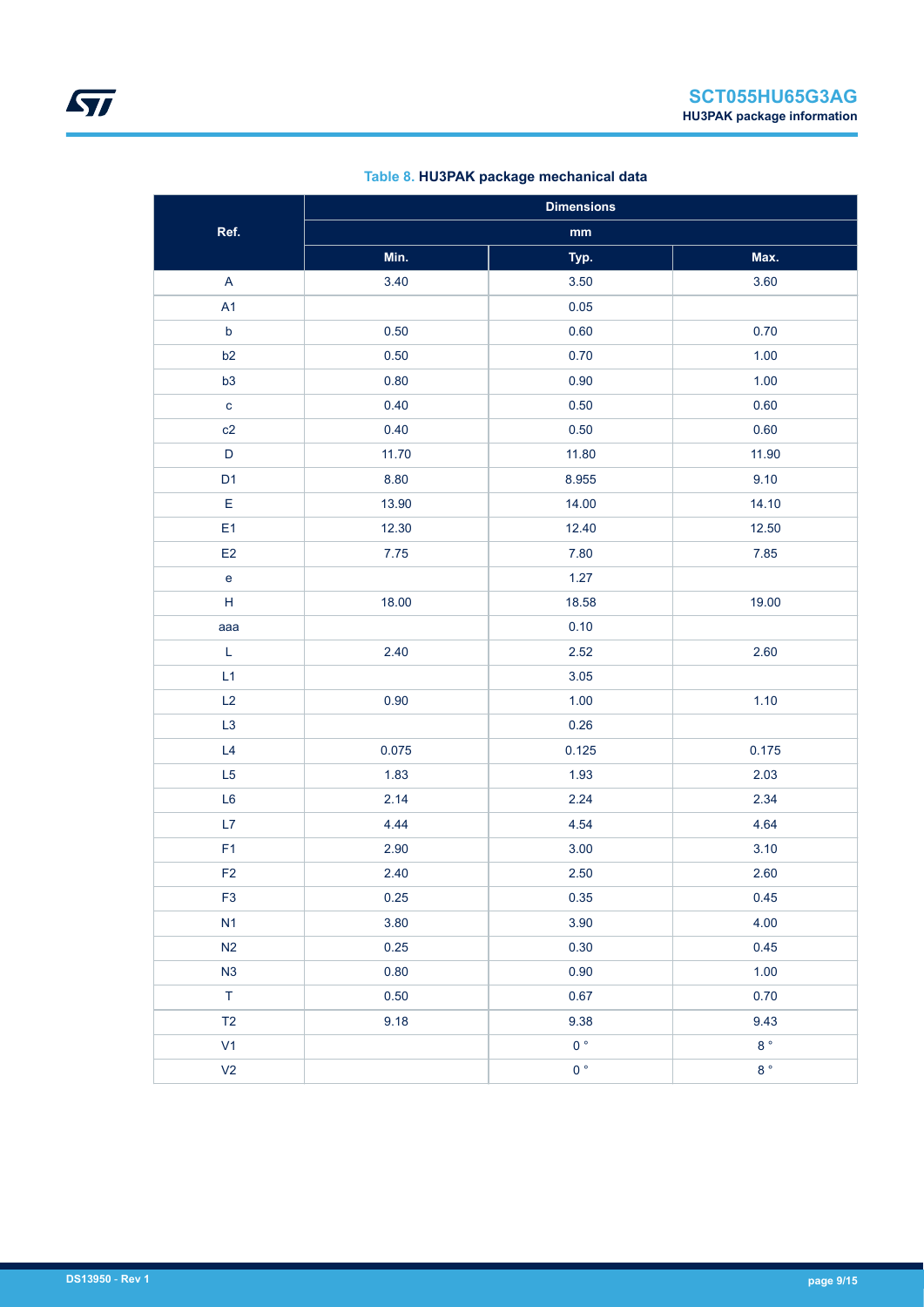

### **Figure 18. HU3PAK recommended footprint (dimensions in mm)**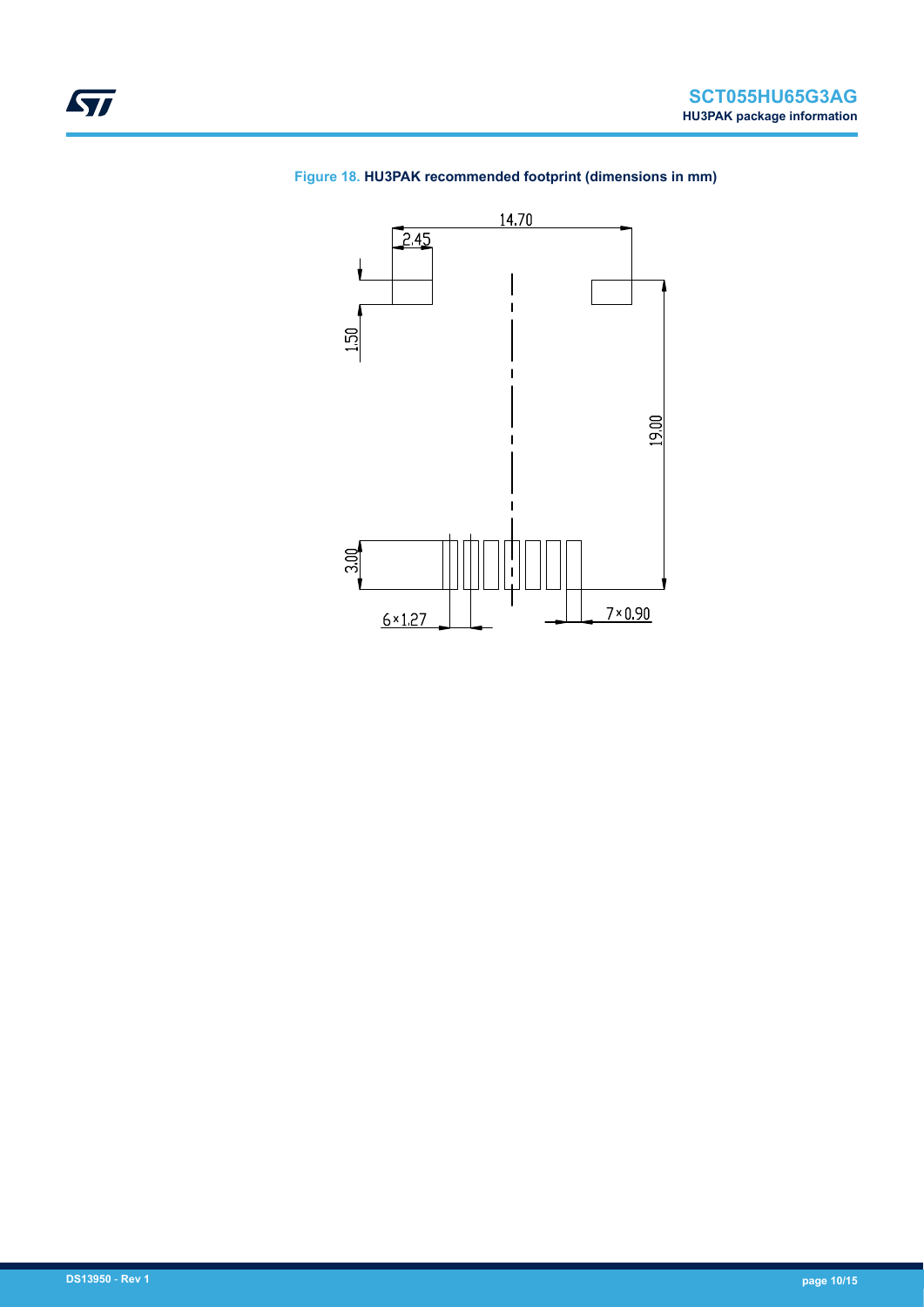## **3.2 HU3PAK packing information**

<span id="page-10-0"></span>**STI** 

### **Figure 19. HU3PAK carrier tape outline**



DM00345054\_3

### **Table 9. HU3PAK tape mechanical data**

| <b>Dimension</b> | Value            |
|------------------|------------------|
|                  | mm               |
| A <sub>0</sub>   | $14.40 \pm 0.10$ |
| B <sub>0</sub>   | 19.70            |
| $\mathsf D$      | $1.50 \pm 0.10$  |
| Ε                | $1.75 \pm 0.10$  |
| $\mathsf F$      | $15.65 \pm 0.10$ |
| $\overline{10}$  | 11.00            |
| 11               | $11.60 \pm 0.10$ |
| $ 2\rangle$      | 8.00             |
| 13               | 7.00             |
| K <sub>0</sub>   | 4.20             |
| P <sub>0</sub>   | $4.00 \pm 0.10$  |
| P <sub>1</sub>   | $20.00 \pm 0.10$ |
| P <sub>2</sub>   | $2.00 \pm 0.10$  |
| T                | $0.40 \pm 0.50$  |
| W                | $32.00 \pm 0.30$ |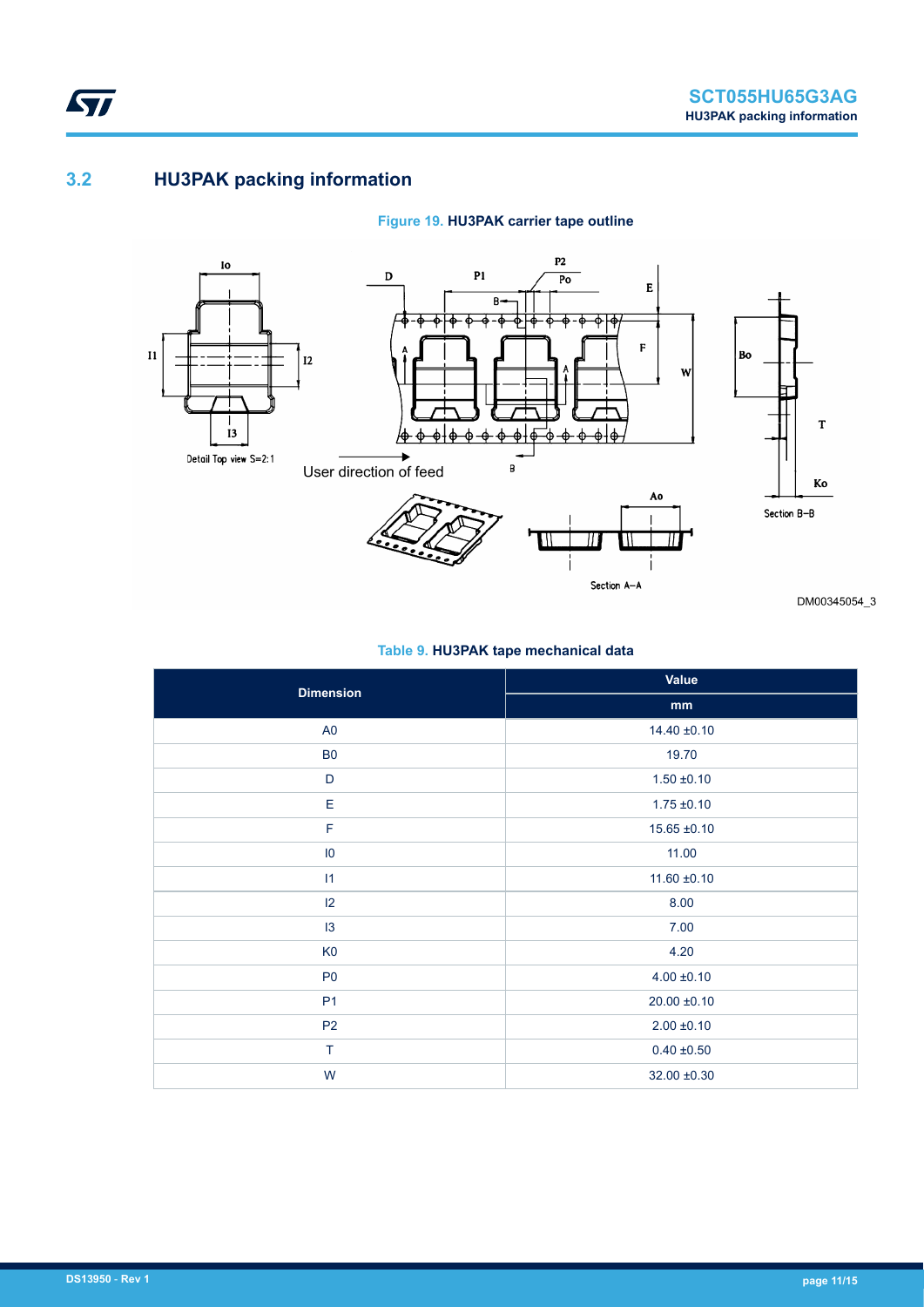### **Figure 20. HU3PAK reel outline**





#### **Table 10. HU3PAK reel mechanical data**

| <b>Dimension</b> | <b>Value</b>   |
|------------------|----------------|
|                  | mm             |
| Reel width       | 32.0           |
| Reel inner width | $33.4 \pm 1.0$ |
| Reel outer width | $37.4 \pm 1.0$ |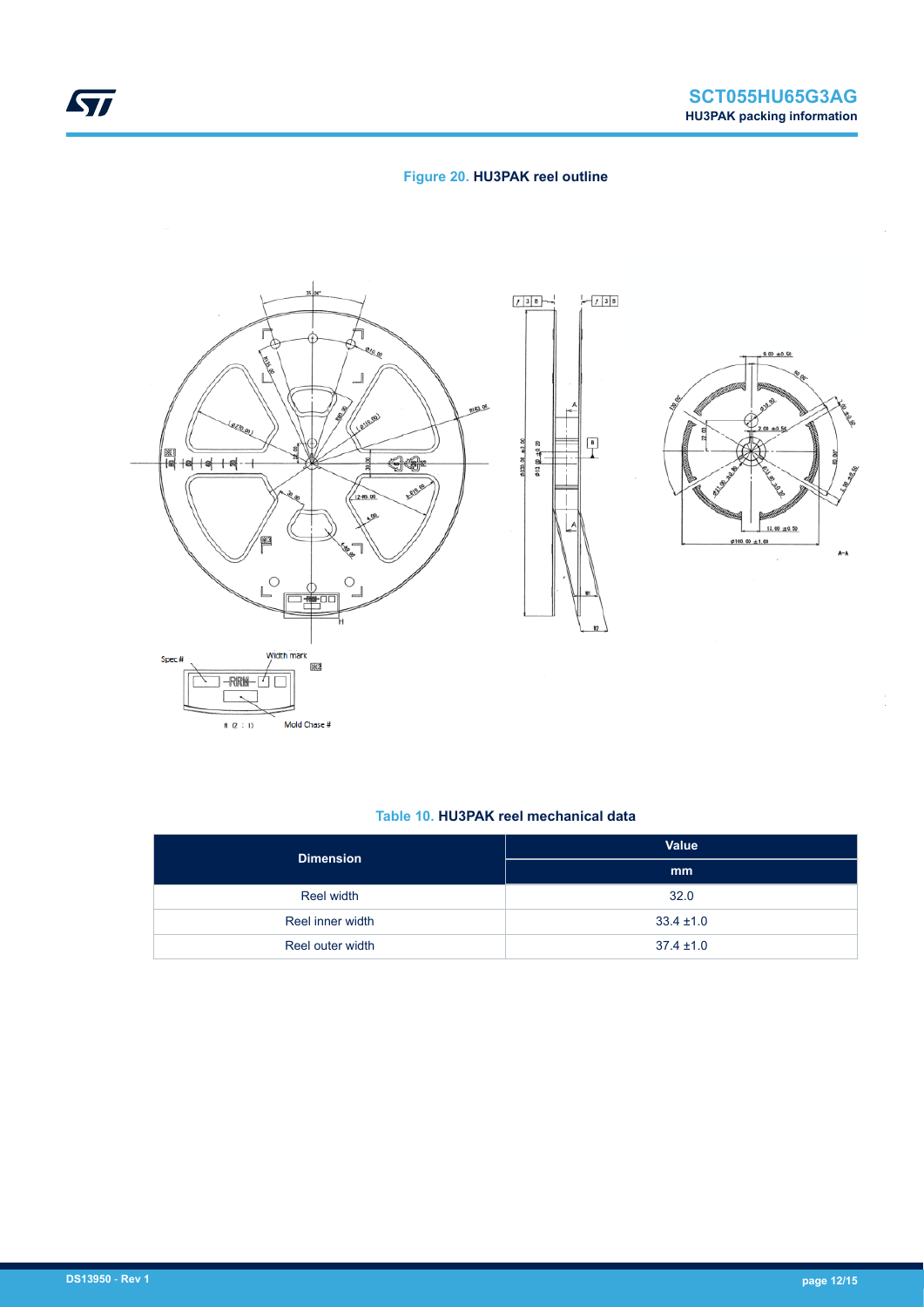# <span id="page-12-0"></span>**Revision history**

### **Table 11. Document revision history**

| <b>Date</b> | <b>Revision</b> | Changes        |
|-------------|-----------------|----------------|
| 16-Mar-2022 |                 | First release. |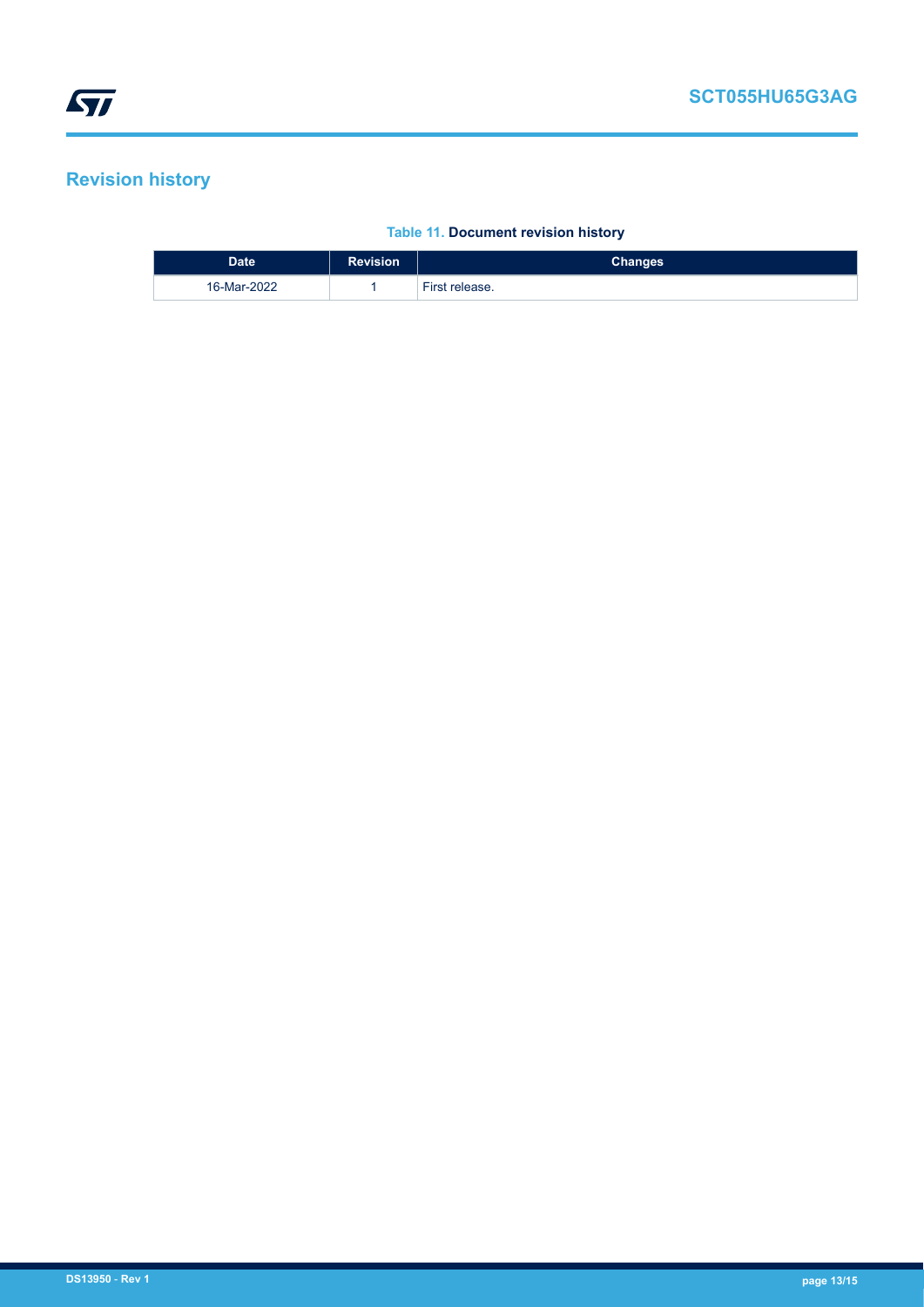

# **Contents**

| 2 <sup>1</sup> |  |  |  |
|----------------|--|--|--|
|                |  |  |  |
| 3 <sup>1</sup> |  |  |  |
|                |  |  |  |
|                |  |  |  |
|                |  |  |  |